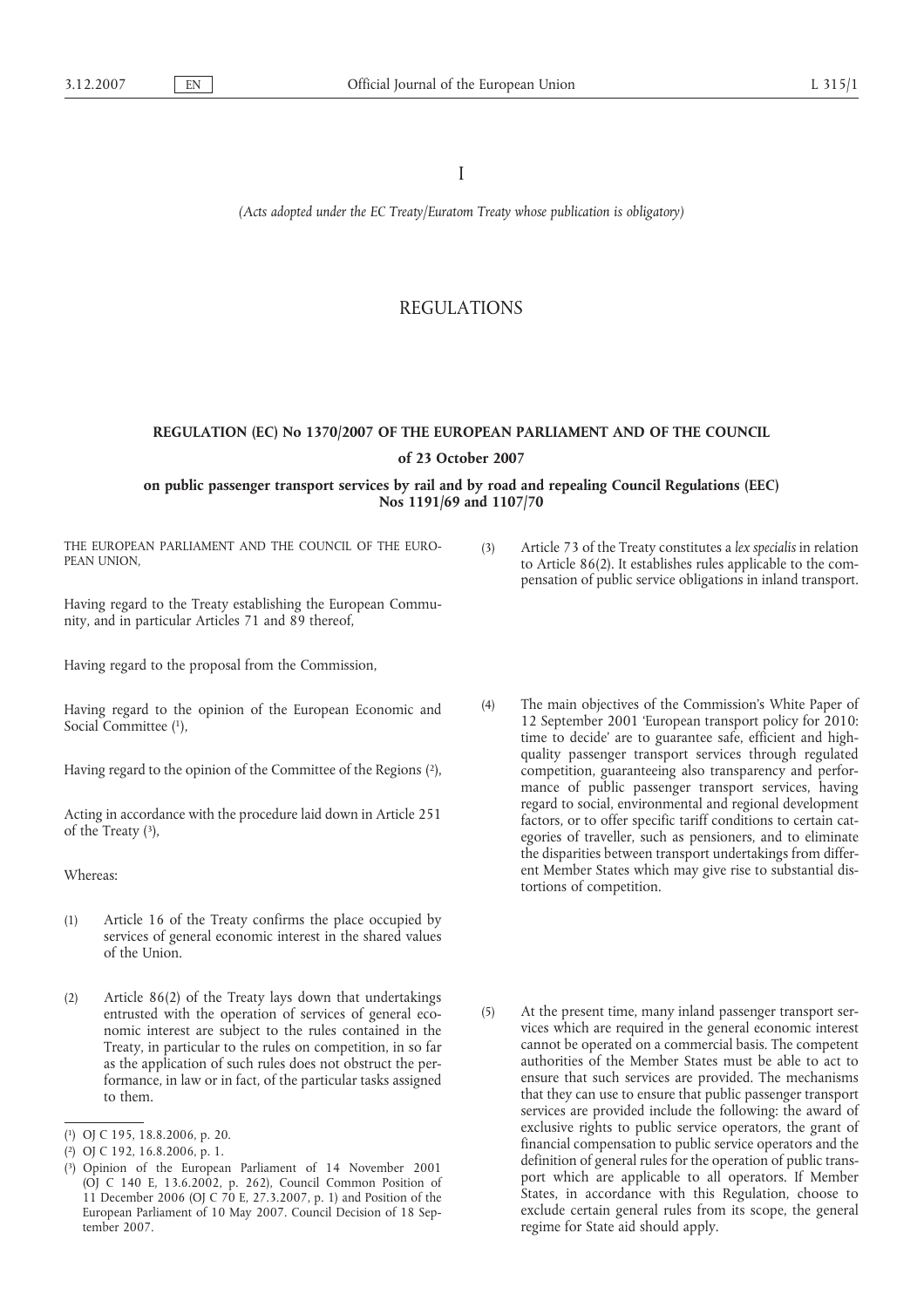- (6) Many Member States have enacted legislation providing for the award of exclusive rights and public service contracts in at least part of their public transport market, on the basis of transparent and fair competitive award procedures. As a result, trade between Member States has developed significantly and several public service operators are now providing public passenger transport services in more than one Member State. However, developments in national legislation have led to disparities in the procedures applied and have created legal uncertainty as to the rights of public service operators and the duties of the competent authorities. Regulation (EEC) No 1191/69 of the Council of 26 June 1969 on action by Member States concerning the obligations inherent in the concept of a public service in transport by rail, road and inland waterway (1), does not deal with the way public service contracts are to be awarded in the Community, and in particular the circumstances in which they should be the subject of competitive tendering. The Community legal framework ought therefore to be updated.
- (7) Studies carried out and the experience of Member States where competition in the public transport sector has been in place for a number of years show that, with appropriate safeguards, the introduction of regulated competition between operators leads to more attractive and innovative services at lower cost and is not likely to obstruct the performance of the specific tasks assigned to public service operators. This approach has been endorsed by the European Council under the Lisbon Process of 28 March 2000 which called on the Commission, the Council and the Member States, each in accordance with their respective powers, to 'speed up liberalisation in areas such as … transport'.
- (8) Passenger transport markets which are deregulated and in which there are no exclusive rights should be allowed to maintain their characteristics and way of functioning in so far as these are compatible with Treaty requirements.
- (9) In order to be able to organise their public passenger transport services in the manner best suited to the needs of the public, all competent authorities must be able to choose their public service operators freely, taking into account the interests of small and medium-sized enterprises, under the conditions stipulated in this Regulation. In order to guarantee the application of the principles of transparency, equal treatment of competing operators and proportionality, when compensation or exclusive rights are granted, it is essential that a public service contract between the competent authority and the chosen public service operator defines the nature of the public service obligations and the

agreed reward. The form or designation of the contract may vary according to the legal systems of the Member States.

- (10) Contrary to Regulation (EEC) No 1191/69, the scope of which extends to public passenger transport services by inland waterway, it is not considered advisable for this Regulation to cover the award of public service contracts in that specific sector. The organisation of public passenger transport services by inland waterway and, in so far as they are not covered by specific Community law, by national sea water is therefore subject to compliance with the general principles of the Treaty, unless Member States choose to apply this Regulation to those specific sectors. The provisions of this Regulation do not prevent the integration of services by inland waterway and national sea water into a wider urban, suburban or regional public passenger transport network.
- (11) Contrary to Regulation (EEC) No 1191/69, the scope of which extends to freight transport services, it is not considered advisable for this Regulation to cover the award of public service contracts in that specific sector. Three years after the entry into force of this Regulation the organisation of freight transport services should therefore be made subject to compliance with the general principles of the Treaty.
- (12) It is immaterial from the viewpoint of Community law whether public passenger transport services are operated by public or private undertakings. This Regulation is based on the principles of neutrality as regards the system of property ownership referred to in Article 295 of the Treaty, of the freedom of Member States to define services of general economic interest, referred to in Article 16 of the Treaty, and of subsidiarity and proportionality referred to in Article 5 of the Treaty.
- (13) Some services, often linked to specific infrastructure, are operated mainly for their historical interest or tourist value. As the purpose of these operations is manifestly different from the provision of public passenger transport, they need not therefore be governed by the rules and procedures applicable to public service requirements.
- (14) Where the competent authorities are responsible for organising the public transport network, apart from the actual operation of the transport service, this may cover a whole range of other activities and duties that the competent authorities must be free either to carry out themselves or entrust, in whole or in part, to a third party.

<sup>(</sup> 1) OJ L 156, 28.6.1969, p. 1. Regulation as last amended by Regulation (EEC) No 1893/91 (OJ L 169, 29.6.1991, p. 1).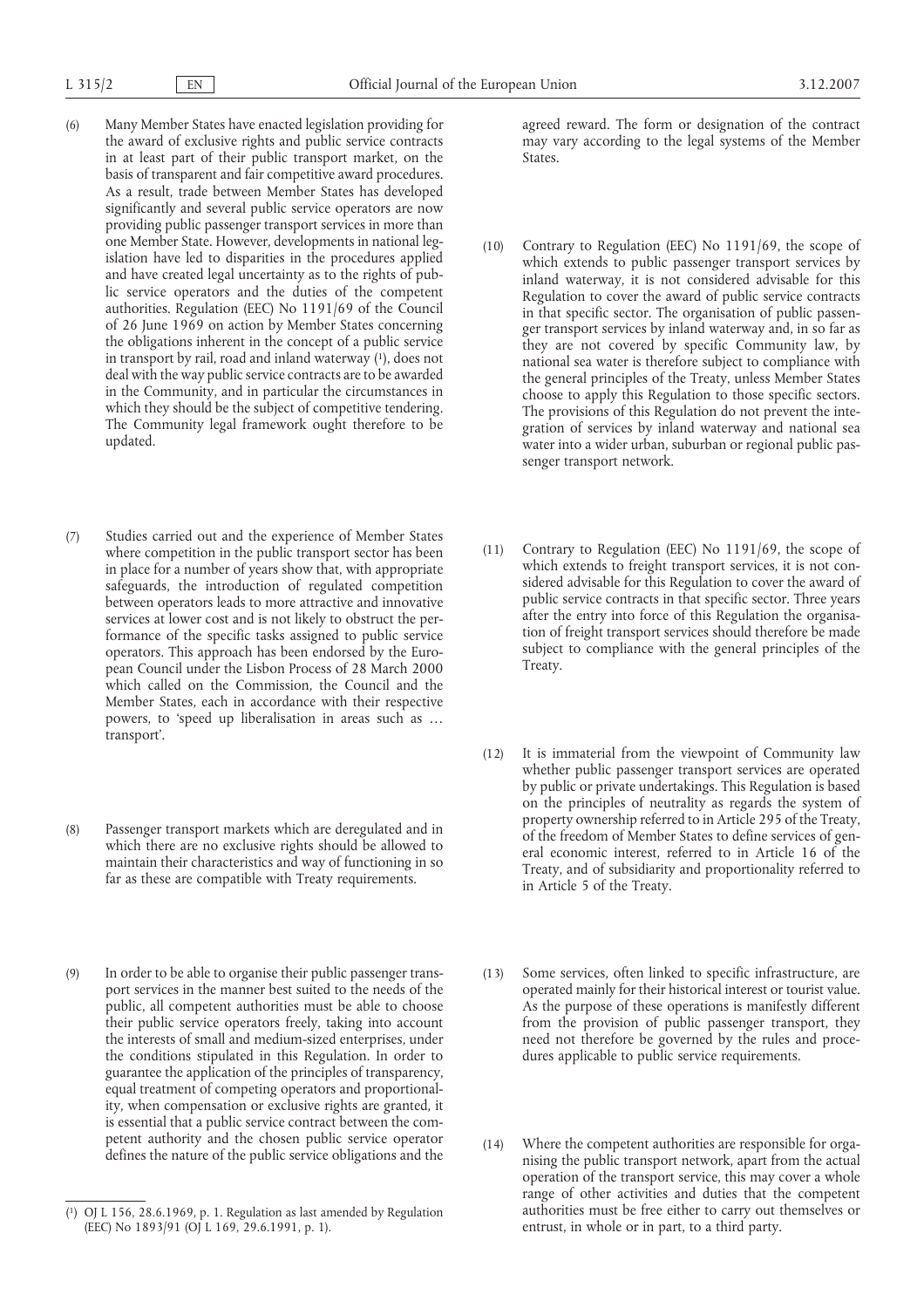- (15) Contracts of long duration can lead to market foreclosure for a longer period than is necessary, thus diminishing the benefits of competitive pressure. In order to minimise distortions of competition, while protecting the quality of services, public service contracts should be of limited duration. The extension of such contracts could be subject to positive confirmation from users. In this context, it is necessary to make provision for extending public service contracts by a maximum of half their initial duration where the public service operator must invest in assets for which the depreciation period is exceptional and, because of their special characteristics and constraints, in the case of the outermost regions as specified in Article 299 of the Treaty. In addition, where a public service operator makes investments in infrastructure or in rolling stock and vehicles which are exceptional in the sense that both concern high amounts of funds, and provided the contract is awarded after a fair competitive tendering procedure, an even longer extension should be possible.
- (16) Where the conclusion of a public service contract may entail a change of public service operator, it should be possible for the competent authorities to ask the chosen public service operator to apply the provisions of Council Directive 2001/23/EC of 12 March 2001 on the approximation of the laws of the Member States relating to the safeguarding of employees' rights in the event of transfer of undertakings, businesses or parts of undertakings or businesses (1). This Directive does not preclude Member States from safeguarding transfer conditions of employees' rights other than those covered by Directive 2001/23/EC and thereby, if appropriate, taking into account social standards established by national laws, regulations or administrative provisions or collective agreements or agreements concluded between social partners.
- (17) In keeping with the principle of subsidiarity, competent authorities are free to establish social and qualitative criteria in order to maintain and raise quality standards for public service obligations, for instance with regard to minimal working conditions, passenger rights, the needs of persons with reduced mobility, environmental protection, the security of passengers and employees as well as collective agreement obligations and other rules and agreements concerning workplaces and social protection at the place where the service is provided. In order to ensure transparent and comparable terms of competition between operators and to avert the risk of social dumping, competent authorities should be free to impose specific social and service quality standards.

(18) Subject to the relevant provisions of national law, any local authority or, in the absence thereof, any national authority may choose to provide its own public passenger transport services in the area it administers or to entrust them to an internal operator without competitive tendering. However, this self-provision option needs to be strictly controlled to ensure a level playing field. The competent authority or group of authorities providing integrated public passenger transport services, collectively or through its members, should exercise the required control. In addition, a competent authority providing its own transport services or an internal operator should be prohibited from taking part in competitive tendering procedures outside the territory of that authority. The authority controlling the internal operator should also be allowed to prohibit this operator from taking part in competitive tenders organised within its territory. Restrictions on the activities of an internal operator do not interfere with the possibility of directly awarding public service contracts where they concern transport by rail, with the exception of other track-based modes such as metro or tramways. Furthermore, the direct award of public service contracts for heavy rail does not preclude the possibility for competent authorities to award public service contracts for public passenger transport services on other track-based modes, such as metro and tramway, to an internal operator.

(19) Subcontracting can contribute to more efficient public passenger transport and makes it possible for undertakings to participate, other than the public service operator which was granted the public service contract. However, with a view to the best use of public funds, competent authorities should be able to determine the modalities for subcontracting their public passenger transport services, in particular in the case of services performed by an internal operator. Furthermore, a subcontractor should not be prevented from taking part in competitive tenders in the territory of any competent authority. The selection of a subcontractor by the competent authority or its internal operator needs to be carried out in accordance with Community law.

(20) Where a public authority chooses to entrust a general interest service to a third party, it must select the public service operator in accordance with Community law on public contracts and concessions, as established by Articles 43 to 49 of the Treaty, and the principles of transparency and equal treatment. In particular, the provisions of this Regulation are to be without prejudice to the obligations applicable to public authorities by virtue of the directives on the award of public contracts, where public (1) OJ L 82, 22.3.2001, p. 16. The service contracts fall within their scope.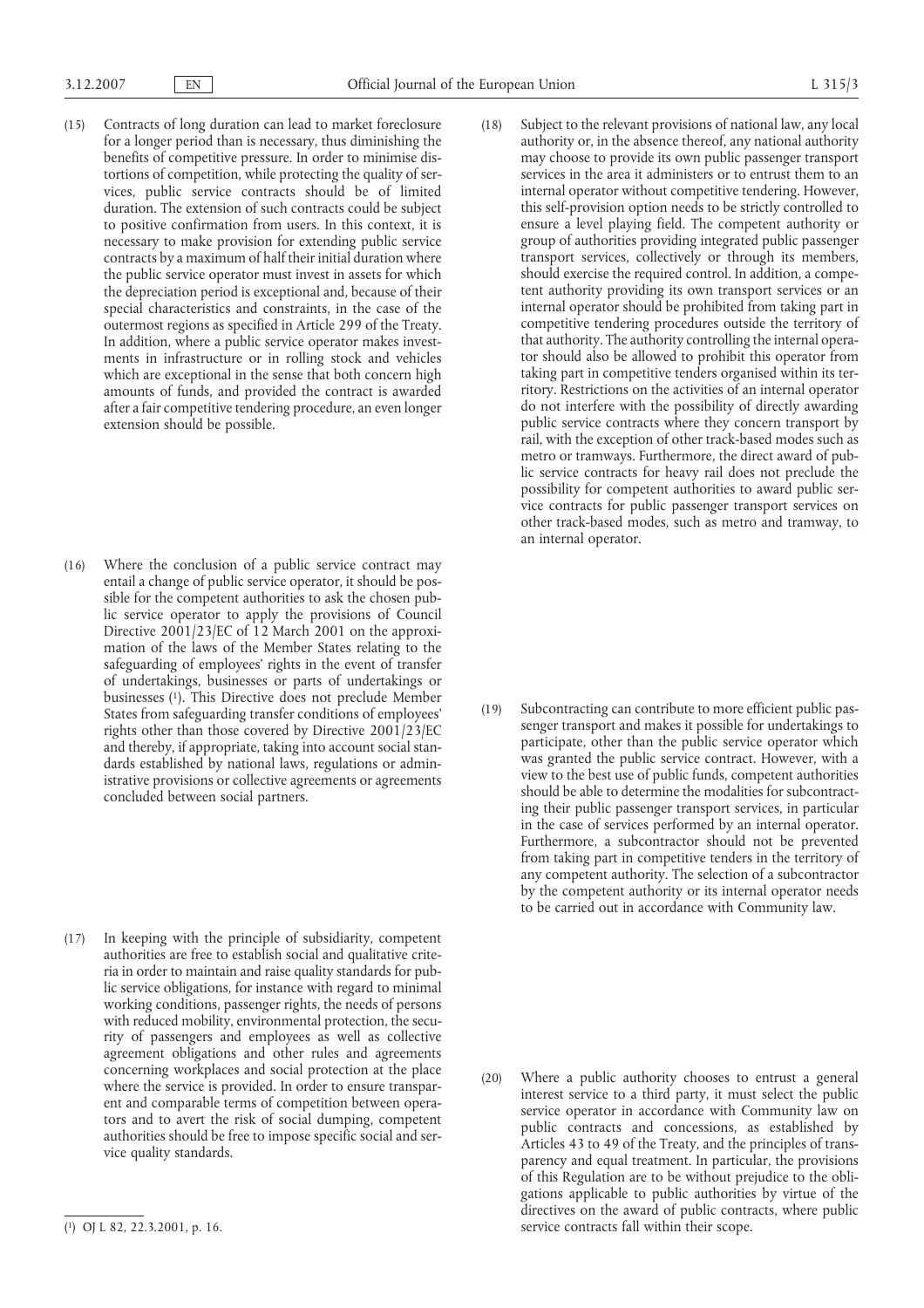- (21) Effective legal protection should be guaranteed, not only for awards falling within the scope of Directive 2004/17/EC of the European Parliament and of the Council of 31 March 2004 coordinating the procurement procedures of entities operating in the water, energy, transport and postal services sectors (1) and Directive 2004/18/EC of the European Parliament and of the Council of 31 March 2004 on the coordination of procedures for the award of public works contracts, public supply contracts and public service contracts (2), but also for other contracts awarded under this Regulation. An effective review procedure is needed and should be comparable, where appropriate, to the relevant procedures set out in Council Directive 89/665/EEC of 21 December 1989 on the coordination of the laws, regulations and administrative provisions relating to the application of review procedures to the award of public supply and public works contracts (3) and Council Directive 92/13/EEC of 25 February 1992 coordinating the laws, regulations and administrative provisions relating to the application of Community rules on the procurement procedures of entities operating in the water, energy, transport and telecommunications sectors (4).
- (22) Some invitations to tender require the competent authorities to define and describe complex systems. These authorities should therefore have power, when awarding contracts in such cases, to negotiate details with some or all of the potential public service operators once tenders have been submitted.
- (23) Invitations to tender for the award of public service contracts should not be mandatory where the contract relates to modest amounts or distances. In this respect, greater amounts or distances should enable competent authorities to take into account the special interests of small and medium-sized enterprises. Competent authorities should not be permitted to split up contracts or networks in order to avoid tendering.
- (24) Where there is a risk of disruption in the provision of services, the competent authorities should have power to introduce emergency short-term measures pending the award of a new public service contract which is in line with all the conditions for awarding a contract laid down in this Regulation.

- ( 2) OJ L 134, 30.4.2004, p. 114. Directive as last amended by Council Directive 2006/97/EC.
- ( 3) OJ L 395, 30.12.1989, p. 33. Directive as amended by Directive 92/50/EEC (OJ L 209, 24.7.1992, p. 1).
- ( 4) OJ L 76, 23.3.1992, p. 14. Directive as last amended by Directive 2006/97/EC.
- (25) Public passenger transport by rail raises specific issues of investment burden and infrastructure cost. In March 2004, the Commission presented a proposal to amend Council Directive 91/440/EEC of 29 July 1991 on the development of the Community's railways  $(5)$  so as to guarantee access for all Community railway undertakings to the infrastructure of all Member States for the purpose of operating international passenger services. The aim of this Regulation is to establish a legal framework for compensation and/or exclusive rights for public service contracts and not the further opening of the market for railway services.
- (26) In the case of public services, this Regulation allows each competent authority, within the context of a public service contract, to select its operator of public passenger transport services. Given the differences in the way Member States organise their territory in this respect, competent authorities may justifiably be allowed to award public service contracts directly for railway travel.
- (27) The compensation granted by competent authorities to cover the costs incurred in discharging public service obligations should be calculated in a way that prevents overcompensation. Where a competent authority plans to award a public service contract without putting it out to competitive tender, it should also respect detailed rules ensuring that the amount of compensation is appropriate and reflecting a desire for efficiency and quality of service.
- (28) By appropriately considering the effects of complying with the public service obligations on the demand for public passenger transport services in the calculation scheme set out in the Annex, the competent authority and the public service operator can prove that overcompensation has been avoided.
- (29) With a view to the award of public service contracts, with the exception of emergency measures and contracts relating to modest distances, the competent authorities should take the necessary measures to advertise, at least one year in advance, the fact that they intend to award such contracts, so as to enable potential public service operators to react.
- (30) Directly awarded public service contracts should be subject to greater transparency.

<sup>(</sup> 1) OJ L 134, 30.4.2004, p. 1. Directive as last amended by Council Directive 2006/97/EC (OJ L 363, 20.12.2006, p. 107).

<sup>(</sup> 5) OJ L 237, 24.8.1991, p. 25. Directive as last amended by Directive 2006/103/EC (OJ L 363, 20.12.2006, p. 344).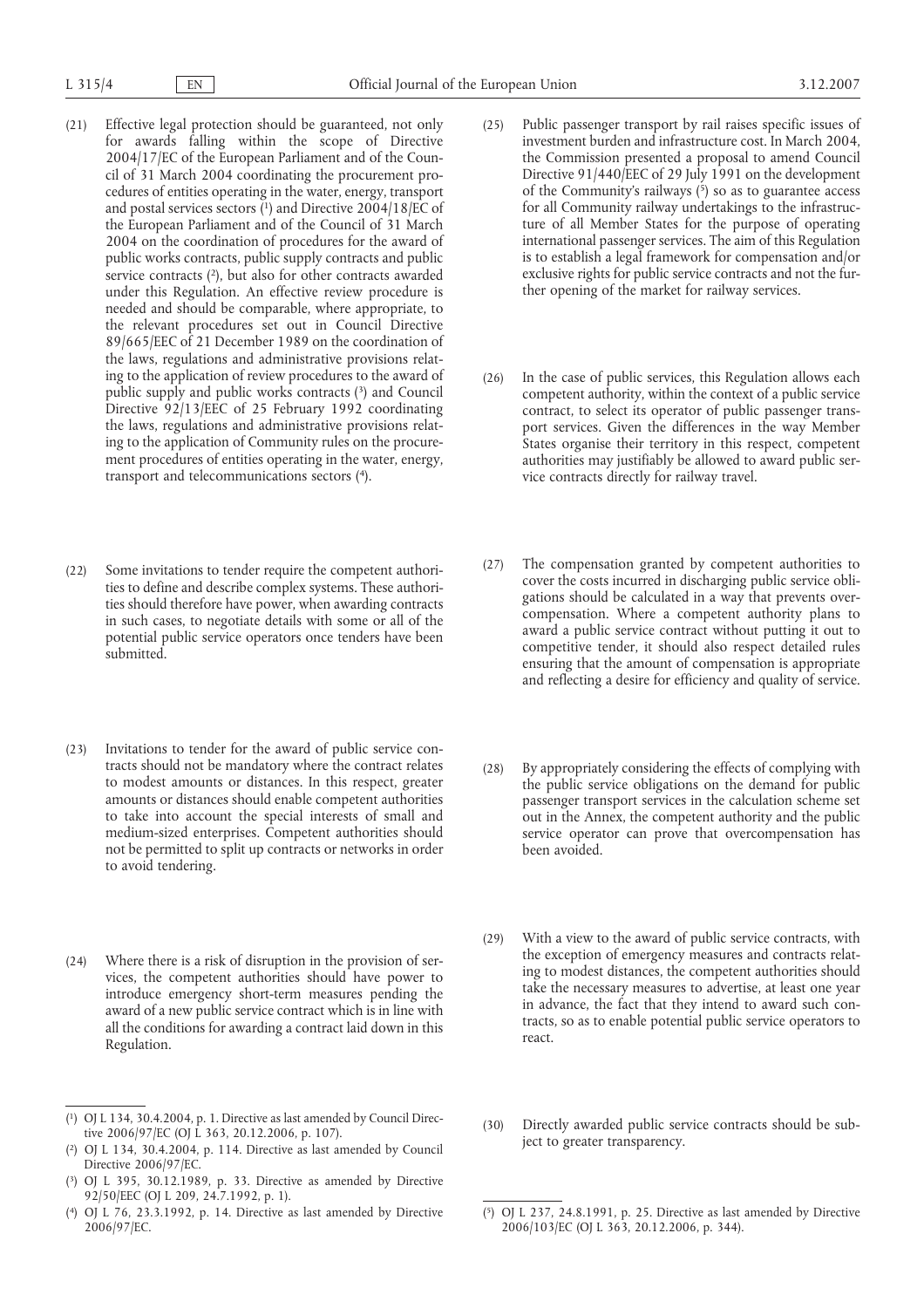- (31) Given that competent authorities and public service operators will need time to adapt to the provisions of this Regulation, provision should be made for transitional arrangements. With a view to the gradual award of public service contracts in line with this Regulation, Member States should provide the Commission with a progress report within the six months following the first half of the transitional period. The Commission may propose appropriate measures on the basis of these reports.
- (32) During the transitional period, the application of the provisions of this Regulation by the competent authorities may take place at different times. It may therefore be possible, during this period, that public service operators from markets not yet affected by the provisions of this Regulation tender for public service contracts in markets that have been opened to controlled competition more rapidly. In order to avoid, by means of proportionate action, any imbalance in the opening of the public transport market, competent authorities should be able to refuse, in the second half of the transitional period, tenders from undertakings, more than half the value of the public transport services performed by which are not granted in accordance with this Regulation, provided that this is applied without discrimination and decided in advance of an invitation to tender.
- (33) In paragraphs 87 to 95 of its judgment of 24 July 2003 in Case C-280/00 Altmark Trans GmbH (1), the Court of Justice of the European Communities ruled that compensation for public service does not constitute an advantage within the meaning of Article 87 of the Treaty, provided that four cumulative conditions are satisfied. Where those conditions are not satisfied and the general conditions for the application of Article 87(1) of the Treaty are met, public service compensation constitutes State aid and is subject to Articles 73, 86, 87 and 88 of the Treaty.
- (34) Compensation for public services may prove necessary in the inland passenger transport sector so that undertakings responsible for public services operate on the basis of principles and under conditions which allow them to carry out their tasks. Such compensation may be compatible with the Treaty pursuant to Article 73 under certain conditions. Firstly, it must be granted to ensure the provision of services which are services of general interest within the meaning of the Treaty. Secondly, in order to avoid unjustified distortions of competition, it may not exceed what is necessary to cover the net costs incurred through discharging the public service obligations, taking account of the revenue generated thereby and a reasonable profit.
- (35) Compensation granted by the competent authorities in accordance with the provisions of this Regulation may therefore be exempted from the prior notification requirement of Article 88(3) of the Treaty.
- (36) This Regulation replaces Regulation (EEC) No 1191/69, which should therefore be repealed. For public freight transport services, a transitional period of three years will assist the phasing out of compensation not authorised by the Commission in accordance with Articles 73, 86, 87 and 88 of the Treaty. Any compensation granted in relation to the provision of public passenger transport services other than those covered by this Regulation which risks involving State aid within the meaning of Article 87(1) of the Treaty should comply with the provisions of Articles 73, 86, 87 and 88 thereof, including any relevant interpretation by the Court of Justice of the European Communities and especially its ruling in Case C-280/00 Altmark Trans GmbH. When examining such cases, the Commission should therefore apply principles similar to those laid down in this Regulation or, where appropriate, other legislation in the field of services of general economic interest.
- (37) The scope of Council Regulation (EEC) No 1107/70 of 4 June 1970 on the granting of aids for transport by rail, road and inland waterway (2) is covered by this Regulation. That Regulation is considered obsolete while limiting the application of Article 73 of the Treaty without granting an appropriate legal basis for authorising current investment schemes, in particular in relation to investment in transport infrastructure in a public private partnership. It should therefore be repealed in order for Article 73 of the Treaty to be properly applied to continuing developments in the sector without prejudice to this Regulation or Council Regulation (EEC) No 1192/69 of 26 June 1969 on common rules for the normalisation of the accounts of railway undertakings (3). With a view to further facilitating the application of the relevant Community rules, the Commission will propose State aid guidelines for railway investment, including investment in infrastructure in 2007.
- (38) With a view to assessing the implementation of this Regulation and the developments in the provision of public passenger transport in the Community, in particular the quality of public passenger transport services and the effects of granting public service contracts by direct award, the Commission should produce a report. This report may, if necessary, be accompanied by appropriate proposals for the amendment of this Regulation,

<sup>(</sup> 1) [2003] ECR I-7747.

<sup>(</sup> 2) OJ L 130, 15.6.1970, p. 1. Regulation as last amended by Regulation (EC) No 543/97 (OJ L 84, 26.3.1997, p. 6).

<sup>(</sup> 3) OJ L 156, 28.6.1969, p. 8. Regulation as last amended by Regulation (EC) No 1791/2006 (OJ L 363, 20.12.2006, p. 1).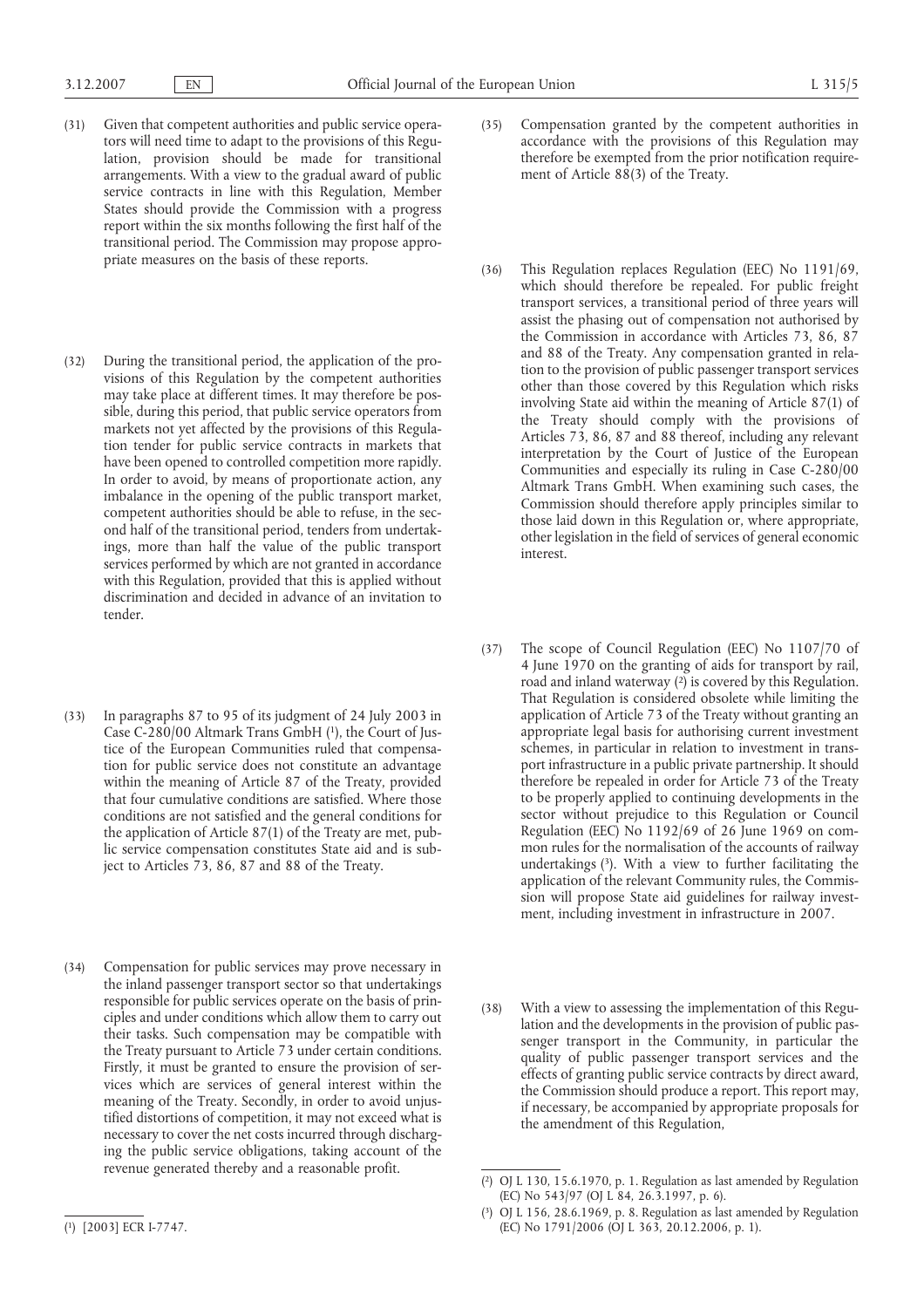HAVE ADOPTED THIS REGULATION:

### *Article 1*

#### **Purpose and scope**

1. The purpose of this Regulation is to define how, in accordance with the rules of Community law, competent authorities may act in the field of public passenger transport to guarantee the provision of services of general interest which are among other things more numerous, safer, of a higher quality or provided at lower cost than those that market forces alone would have allowed.

To this end, this Regulation lays down the conditions under which competent authorities, when imposing or contracting for public service obligations, compensate public service operators for costs incurred and/or grant exclusive rights in return for the discharge of public service obligations.

2. This Regulation shall apply to the national and international operation of public passenger transport services by rail and other track-based modes and by road, except for services which are operated mainly for their historical interest or their tourist value. Member States may apply this Regulation to public passenger transport by inland waterways and, without prejudice to Council Regulation (EEC) No 3577/92 of 7 December 1992 applying the principle of freedom to provide services to maritime transport within Member States (maritime cabotage) (1), national sea waters.

3. This Regulation shall not apply to public works concessions within the meaning of Article 1(3)(a) of Directive 2004/17/EC or of Article 1(3) of Directive 2004/18/EC.

## *Article 2*

# **Definitions**

For the purpose of this Regulation:

- 'public passenger transport' means passenger transport services of general economic interest provided to the public on a non-discriminatory and continuous basis;
- (b) 'competent authority' means any public authority or group of public authorities of a Member State or Member States which has the power to intervene in public passenger transport in a given geographical area or any body vested with such authority;
- (c) 'competent local authority' means any competent authority whose geographical area of competence is not national;
- (d) 'public service operator' means any public or private undertaking or group of such undertakings which operates public passenger transport services or any public body which provides public passenger transport services;
- (e) 'public service obligation' means a requirement defined or determined by a competent authority in order to ensure public passenger transport services in the general interest that an operator, if it were considering its own commercial interests, would not assume or would not assume to the same extent or under the same conditions without reward;
- (f) 'exclusive right' means a right entitling a public service operator to operate certain public passenger transport services on a particular route or network or in a particular area, to the exclusion of any other such operator;
- (g) 'public service compensation' means any benefit, particularly financial, granted directly or indirectly by a competent authority from public funds during the period of implementation of a public service obligation or in connection with that period;
- (h) 'direct award' means the award of a public service contract to a given public service operator without any prior competitive tendering procedure;
- (i) 'public service contract' means one or more legally binding acts confirming the agreement between a competent authority and a public service operator to entrust to that public service operator the management and operation of public passenger transport services subject to public service obligations; depending on the law of the Member State, the contract may also consist of a decision adopted by the competent authority:
	- taking the form of an individual legislative or regulatory act, or
	- containing conditions under which the competent authority itself provides the services or entrusts the provision of such services to an internal operator;
- 'internal operator' means a legally distinct entity over which a competent local authority, or in the case of a group of authorities at least one competent local authority, exercises (*i*) OJ L 364, 12.12.1992, p. 7. Control similar to that exercised over its own departments;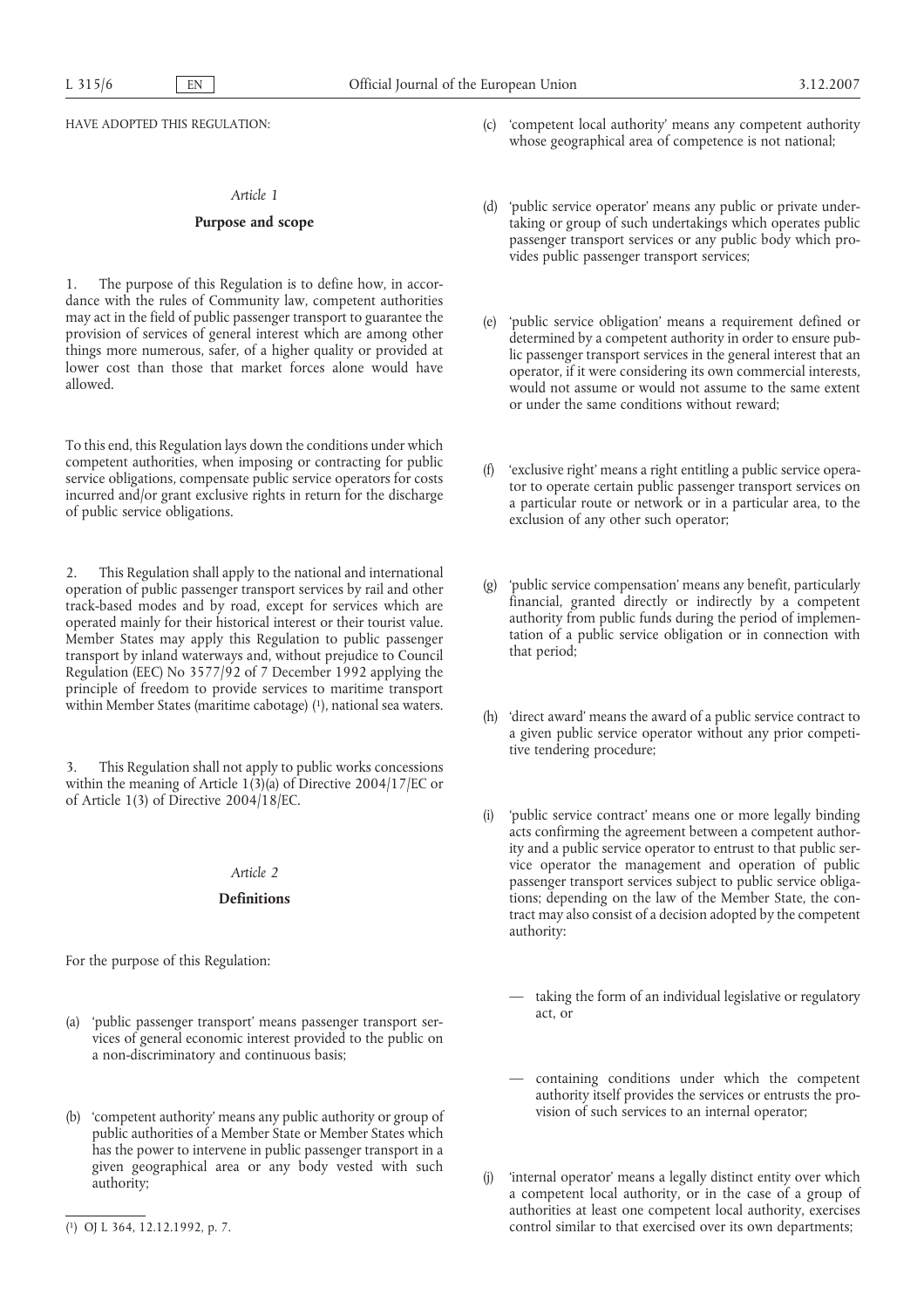- (k) 'value' means the value of a service, a route, a public service contract, or a compensation scheme for public passenger transport corresponding to the total remuneration, before VAT, of the public service operator or operators, including compensation of whatever kind paid by the public authorities and revenue from the sale of tickets which is not repaid to the competent authority in question;
- (l) 'general rule' means a measure which applies without discrimination to all public passenger transport services of the same type in a given geographical area for which a competent authority is responsible;
- (m) 'integrated public passenger transport services' means interconnected transport services within a determined geographical area with a single information service, ticketing scheme and timetable.

### *Article 3*

# **Public service contracts and general rules**

1. Where a competent authority decides to grant the operator of its choice an exclusive right and/or compensation, of whatever nature, in return for the discharge of public service obligations, it shall do so within the framework of a public service contract.

2. By way of derogation from paragraph 1, public service obligations which aim at establishing maximum tariffs for all passengers or for certain categories of passenger may also be the subject of general rules. In accordance with the principles set out in Articles 4 and 6 and in the Annex, the competent authority shall compensate the public service operators for the net financial effect, positive or negative, on costs incurred and revenues generated in complying with the tariff obligations established through general rules in a way that prevents overcompensation. This shall be so notwithstanding the right of competent authorities to integrate public service obligations establishing maximum tariffs in public service contracts.

3. Without prejudice to the provisions of Articles 73, 86, 87 and 88 of the Treaty, Member States may exclude from the scope of this Regulation general rules on financial compensation for public service obligations which establish maximum tariffs for pupils, students, apprentices and persons with reduced mobility. These general rules shall be notified in accordance with Article 88 of the Treaty. Any such notification shall contain complete information on the measure and, in particular, details on the calculation method.

### *Article 4*

# **Mandatory content of public service contracts and general rules**

1. Public service contracts and general rules shall:

(a) clearly define the public service obligations with which the public service operator is to comply, and the geographical areas concerned;

- (b) establish in advance, in an objective and transparent manner,
	- the parameters on the basis of which the compensation payment, if any, is to be calculated, and
	- (ii) the nature and extent of any exclusive rights granted,

in a way that prevents overcompensation. In the case of public service contracts awarded in accordance with Article 5(2), (4), (5) and (6), these parameters shall be determined in such a way that no compensation payment may exceed the amount required to cover the net financial effect on costs incurred and revenues generated in discharging the public service obligations, taking account of revenue relating thereto kept by the public service operator and a reasonable profit;

(c) determine the arrangements for the allocation of costs connected with the provision of services. These costs may include in particular the costs of staff, energy, infrastructure charges, maintenance and repair of public transport vehicles, rolling stock and installations necessary for operating the passenger transport services, fixed costs and a suitable return on capital.

2. Public service contracts and general rules shall determine the arrangements for the allocation of revenue from the sale of tickets which may be kept by the public service operator, repaid to the competent authority or shared between the two.

3. The duration of public service contracts shall be limited and shall not exceed 10 years for coach and bus services and 15 years for passenger transport services by rail or other track-based modes. The duration of public service contracts relating to several modes of transport shall be limited to 15 years if transport by rail or other track-based modes represents more than 50 % of the value of the services in question.

4. If necessary, having regard to the conditions of asset depreciation, the duration of the public service contract may be extended by a maximum of 50 % if the public service operator provides assets which are both significant in relation to the overall assets needed to carry out the passenger transport services covered by the public service contract and linked predominantly to the passenger transport services covered by the contract.

If justified by costs deriving from the particular geographical situation, the duration of public service contracts specified in paragraph 3 in the outermost regions may be extended by a maximum of 50 %.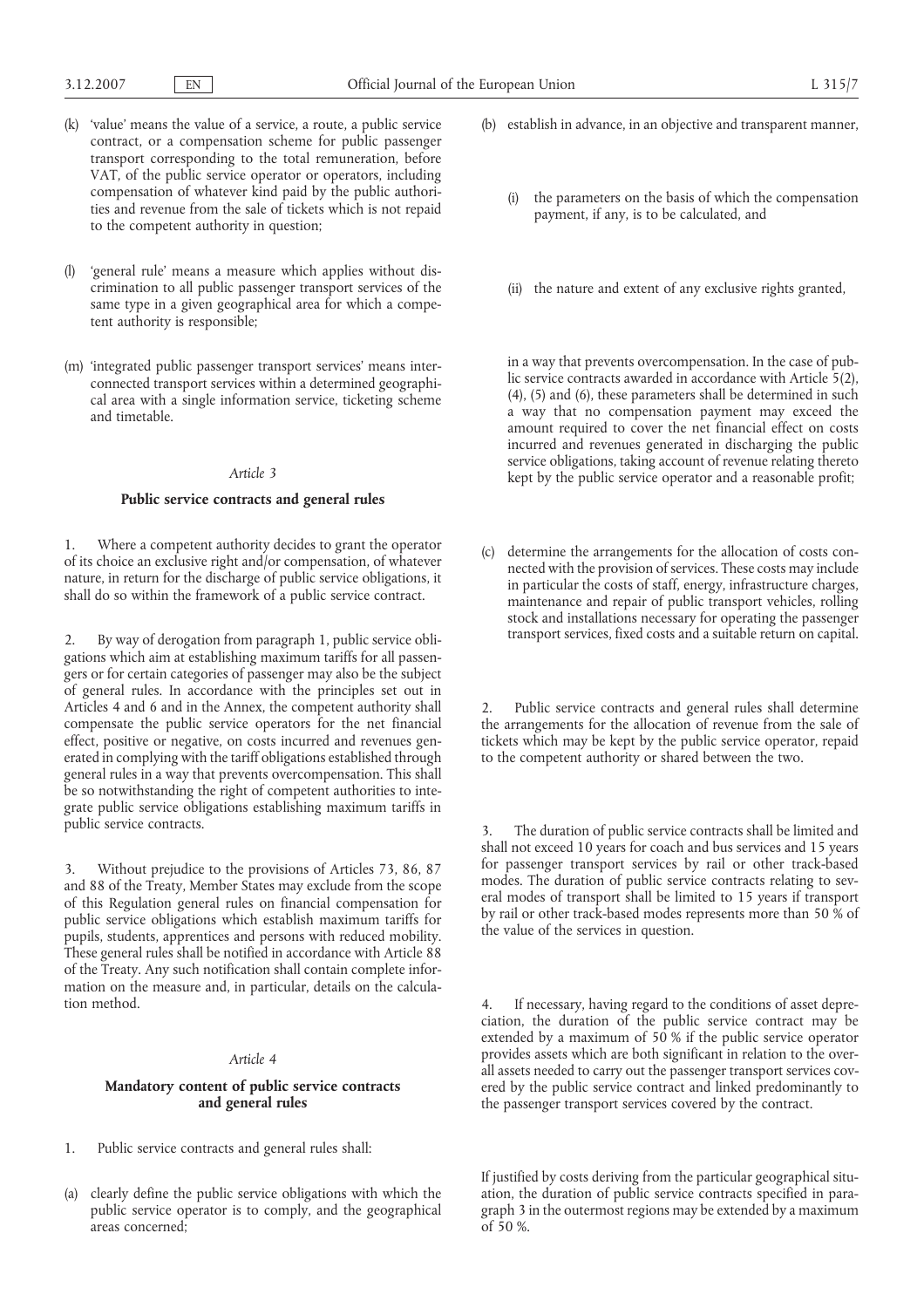If justified by the amortisation of capital in relation to exceptional infrastructure, rolling stock or vehicular investment and if the public service contract is awarded in a fair competitive tendering procedure, a public service contract may have a longer duration. In order to ensure transparency in this case, the competent authority shall transmit to the Commission within one year of the conclusion of the contract the public service contract and elements justifying its longer duration.

Without prejudice to national and Community law, including collective agreements between social partners, competent authorities may require the selected public service operator to grant staff previously taken on to provide services the rights to which they would have been entitled if there had been a transfer within the meaning of Directive 2001/23/EC. Where competent authorities require public service operators to comply with certain social standards, tender documents and public service contracts shall list the staff concerned and give transparent details of their contractual rights and the conditions under which employees are deemed to be linked to the services.

6. Where competent authorities, in accordance with national law, require public service operators to comply with certain quality standards, these standards shall be included in the tender documents and in the public service contracts.

7. Tender documents and public service contracts shall indicate, in a transparent manner, whether, and if so to what extent, subcontracting may be considered. If subcontracting takes place, the operator entrusted with the administration and performance of public passenger transport services in accordance with this Regulation shall be required to perform a major part of the public passenger transport services itself. A public service contract covering at the same time design, construction and operation of public passenger transport services may allow full subcontracting for the operation of those services. The public service contract shall, in accordance with national and Community law, determine the conditions applicable to subcontracting.

### *Article 5*

## **Award of public service contracts**

1. Public service contracts shall be awarded in accordance with the rules laid down in this Regulation. However, service contracts or public service contracts as defined in Directives 2004/17/EC or 2004/18/EC for public passenger transport services by bus or tram shall be awarded in accordance with the procedures provided for under those Directives where such contracts do not take the form of service concessions contracts as defined in those Directives. Where contracts are to be awarded in accordance with Directives 2004/17/EC or 2004/18/EC, the provisions of paragraphs 2 to 6 of this Article shall not apply.

2. Unless prohibited by national law, any competent local authority, whether or not it is an individual authority or a group of authorities providing integrated public passenger transport services, may decide to provide public passenger transport services itself or to award public service contracts directly to a legally distinct entity over which the competent local authority, or in the case of a group of authorities at least one competent local authority, exercises control similar to that exercised over its own departments. Where a competent local authority takes such a decision, the following shall apply:

- (a) for the purposes of determining whether the competent local authority exercises control, factors such as the degree of representation on administrative, management or supervisory bodies, specifications relating thereto in the articles of association, ownership, effective influence and control over strategic decisions and individual management decisions shall be taken into consideration. In accordance with Community law, 100 % ownership by the competent public authority, in particular in the case of public-private partnerships, is not a mandatory requirement for establishing control within the meaning of this paragraph, provided that there is a dominant public influence and that control can be established on the basis of other criteria;
- (b) the condition for applying this paragraph is that the internal operator and any entity over which this operator exerts even a minimal influence perform their public passenger transport activity within the territory of the competent local authority, notwithstanding any outgoing lines or other ancillary elements of that activity which enter the territory of neighbouring competent local authorities, and do not take part in competitive tenders concerning the provision of public passenger transport services organised outside the territory of the competent local authority;
- (c) notwithstanding point (b), an internal operator may participate in fair competitive tenders as from two years before the end of its directly awarded public service contract under the condition that a final decision has been taken to submit the public passenger transport services covered by the internal operator contract to fair competitive tender and that the internal operator has not concluded any other directly awarded public service contract;
- (d) in the absence of a competent local authority, points (a), (b) and (c) shall apply to a national authority for the benefit of a geographical area which is not national, provided that the internal operator does not take part in competitive tenders concerning the provision of public passenger transport services organised outside the area for which the public service contract has been granted;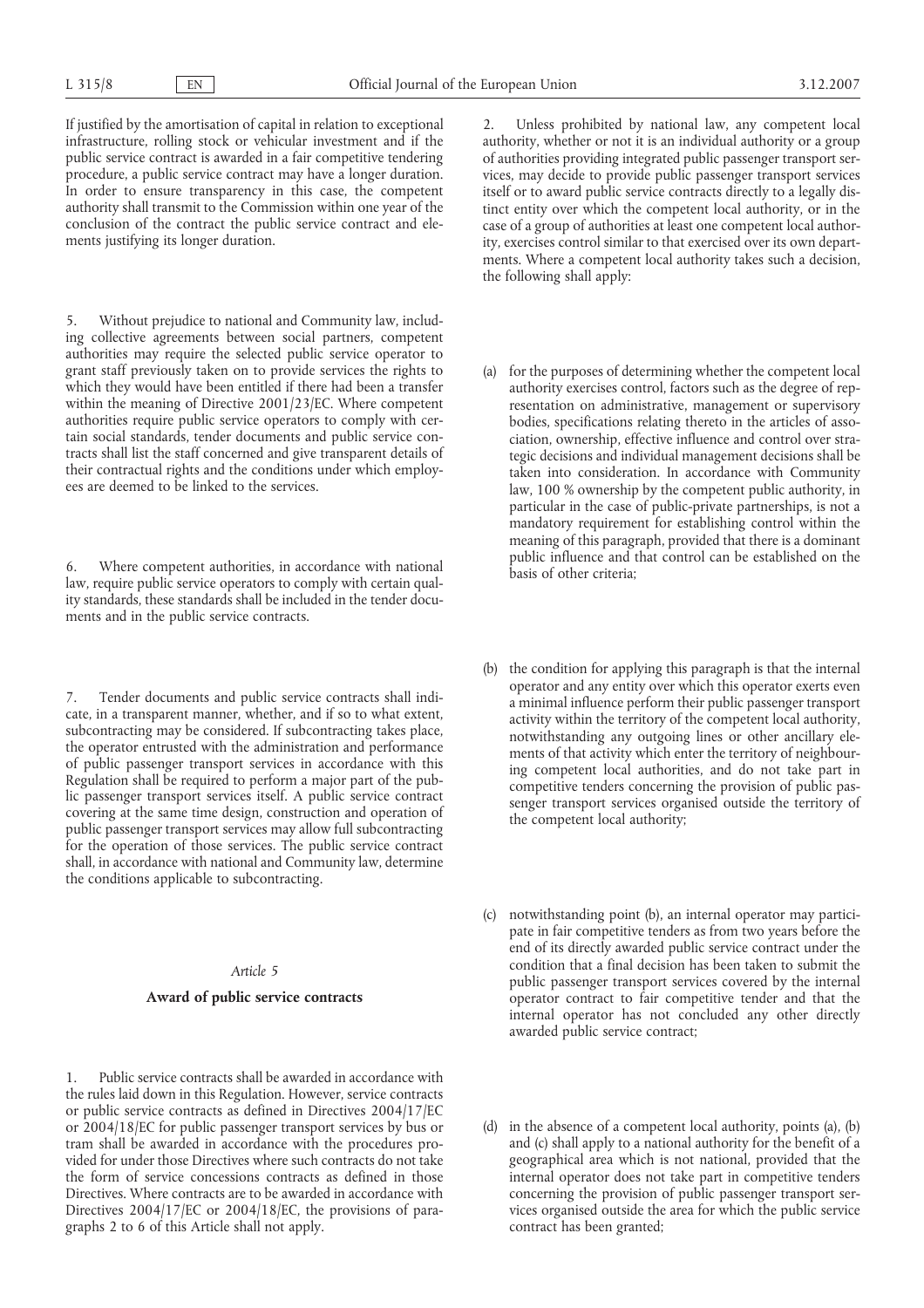(e) if subcontracting under Article 4(7) is being considered, the internal operator shall be required to perform the major part of the public passenger transport service itself.

3. Any competent authority which has recourse to a third party other than an internal operator, shall award public service contracts on the basis of a competitive tendering procedure, except in the cases specified in paragraphs 4, 5 and 6. The procedure adopted for competitive tendering shall be open to all operators, shall be fair and shall observe the principles of transparency and non-discrimination. Following the submission of tenders and any preselection, the procedure may involve negotiations in accordance with these principles in order to determine how best to meet specific or complex requirements.

4. Unless prohibited by national law, the competent authorities may decide to award public service contracts directly either where their average annual value is estimated at less than EUR 1 000 000 or where they concern the annual provision of less than 300 000 kilometres of public passenger transport services.

In the case of a public service contract directly awarded to a small or medium-sized enterprise operating not more than 23 vehicles, these thresholds may be increased to either an average annual value estimated at less than EUR 2 000 000 or where they concern the annual provision of less than 600 000 kilometres of public passenger transport services.

5. In the event of a disruption of services or the immediate risk of such a situation, the competent authority may take an emergency measure. This emergency measure shall take the form of a direct award or a formal agreement to extend a public service contract or a requirement to provide certain public service obligations. The public service operator shall have the right to appeal against the decision to impose the provision of certain public service obligations. The award or extension of a public service contract by emergency measure or the imposition of such a contract shall not exceed two years.

6. Unless prohibited by national law, competent authorities may decide to make direct awards of public service contracts where they concern transport by rail, with the exception of other track-based modes such as metro or tramways. In derogation from Article 4(3), such contracts shall not exceed 10 years, except where Article 4(4) applies.

7. Member States shall take the necessary measures to ensure that decisions taken in accordance with paragraphs 2 to 6 may be reviewed effectively and rapidly, at the request of any person having or having had an interest in obtaining a particular contract and who has been or risks being harmed by an alleged infringement, on the grounds that such decisions have infringed Community law or national rules implementing that law.

Where bodies responsible for review procedures are not judicial in character, written reasons for their decisions shall always be given. Furthermore, in such a case, provision must be made so that any alleged illegal measure taken by the review body or any alleged defect in the exercise of the powers conferred on it may be the subject of judicial review or review by another body which is a court or tribunal within the meaning of Article 234 of the Treaty and independent of both the contracting authority and the review body.

### *Article 6*

#### **Public service compensation**

1. All compensation connected with a general rule or a public service contract shall comply with the provisions laid down in Article 4, irrespective of how the contract was awarded. All compensation, of whatever nature, connected with a public service contract awarded directly in accordance with Article 5(2), (4), (5) or (6) or connected with a general rule shall also comply with the provisions laid down in the Annex.

At the written request of the Commission, Member States shall communicate, within a period of three months or any longer period as may be fixed in that request, all the information that the Commission considers necessary to determine whether the compensation granted is compatible with this Regulation.

#### *Article 7*

# **Publication**

1. Each competent authority shall make public once a year an aggregated report on the public service obligations for which it is responsible, the selected public service operators and the compensation payments and exclusive rights granted to the said public service operators by way of reimbursement. This report shall distinguish between bus transport and rail transport, allow the performance, quality and financing of the public transport network to be monitored and assessed and, if appropriate, provide information on the nature and extent of any exclusive rights granted.

2. Each competent authority shall take the necessary measures to ensure that, at least one year before the launch of the invitation to tender procedure or one year before the direct award, the following information at least is published in the *Official Journal of the European Union*:

- (a) the name and address of the competent authority;
- the type of award envisaged;
- (c) the services and areas potentially covered by the award.

Competent authorities may decide not to publish this information where a public service contract concerns an annual provision of less than 50 000 kilometres of public passenger transport services.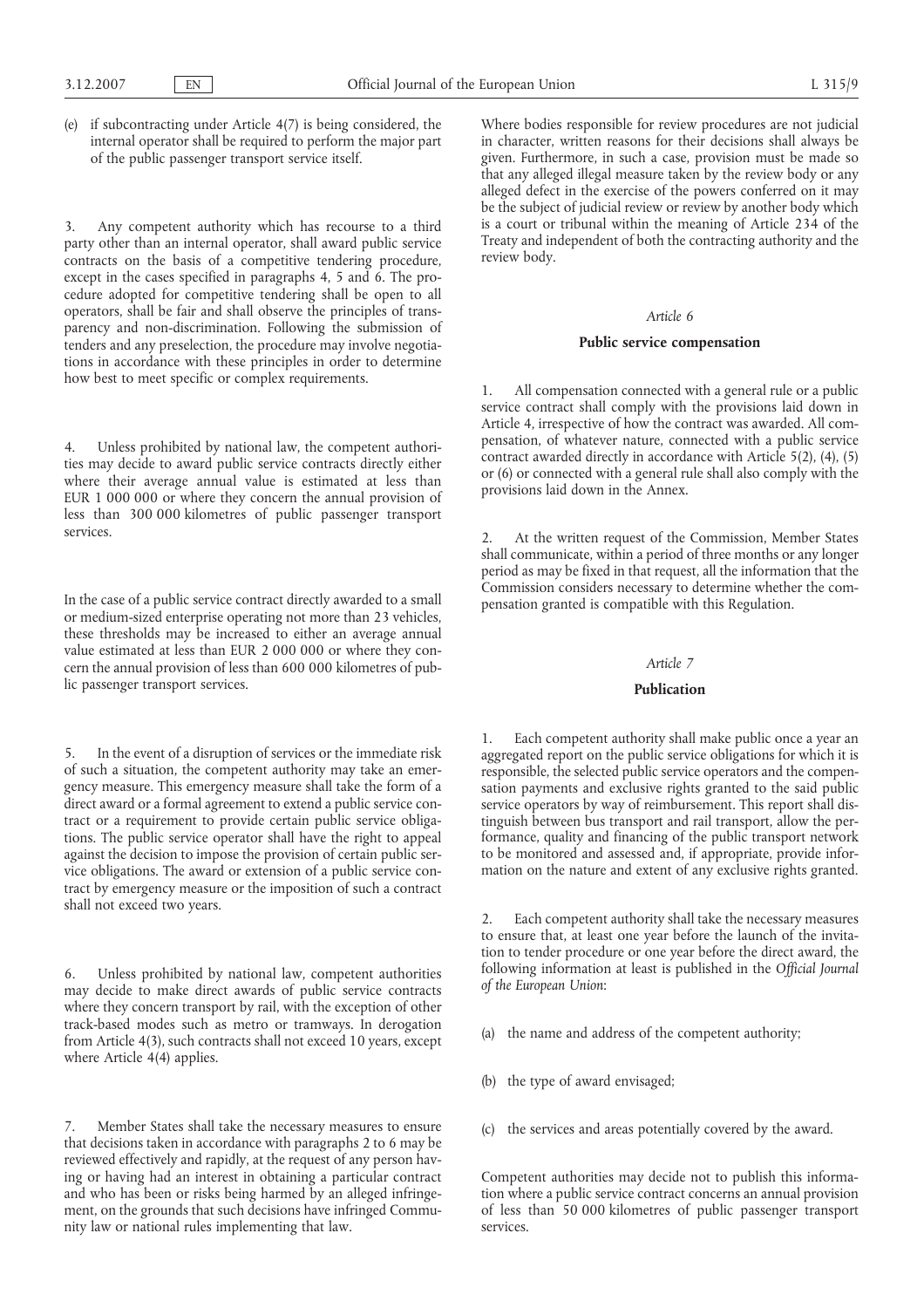Should this information change after its publication, the competent authority shall publish a rectification accordingly as soon as possible. This rectification shall be without prejudice to the launching date of the direct award or of the invitation to tender.

This paragraph shall not apply to Article 5(5).

3. In the case of a direct award of public service contracts for transport by rail, as provided for in Article 5(6), the competent authority shall make public the following information within one year of granting the award:

- (a) name of the contracting entity, its ownership and, if appropriate, the name of the party or parties exercising legal control;
- (b) duration of the public service contract;
- (c) description of the passenger transport services to be performed;
- (d) description of the parameters of the financial compensation;
- (e) quality targets, such as punctuality and reliability and rewards and penalties applicable;
- (f) conditions relating to essential assets.

4. When so requested by an interested party, a competent authority shall forward to it the reasons for its decision for directly awarding a public service contract.

### *Article 8*

# **Transition**

1. Public service contracts shall be awarded in accordance with the rules laid down in this Regulation. However, service contracts or public service contracts as defined in Directive 2004/17/EC or 2004/18/EC for public passenger transport services by bus or tram shall be awarded in accordance with the procedures provided for under those Directives where such contracts do not take the form of service concessions contracts as defined in those Directives. Where contracts are to be awarded in accordance with Directives 2004/17/EC or 2004/18/EC, the provisions of paragraphs 2 to 4 of this Article shall not apply.

2. Without prejudice to paragraph 3, the award of public service contracts by rail and by road shall comply with Article 5 as from 3 December 2019. During this transitional period Member States shall take measures to gradually comply with Article 5 in order to avoid serious structural problems in particular relating to transport capacity.

Within six months after the first half of the transitional period, Member States shall provide the Commission with a progress report, highlighting the implementation of any gradual award of public service contracts in line with Article 5. On the basis of the Member States' progress reports, the Commission may propose appropriate measures addressed to Member States.

3. In the application of paragraph 2, no account shall be taken of public service contracts awarded in accordance with Community and national law:

- (a) before 26 July 2000 on the basis of a fair competitive tendering procedure;
- (b) before 26 July 2000 on the basis of a procedure other than a fair competitive tendering procedure;
- (c) as from 26 July 2000 and before 3 December 2009 on the basis of a fair competitive tendering procedure;
- (d) as from 26 July 2000 and before 3 December 2009 on the basis of a procedure other than a fair competitive tendering procedure.

The contracts referred to in (a) may continue until they expire. The contracts referred to in (b) and (c) may continue until they expire, but for no longer than 30 years. The contracts referred to in (d) may continue until they expire, provided they are of limited duration comparable to the durations specified in Article 4.

Public service contracts may continue until they expire where their termination would entail undue legal or economic consequences and provided that the Commission has given its approval.

4. Without prejudice to paragraph 3, the competent authorities may opt, in the second half of the transitional period specified in paragraph 2, to exclude from participation in the award of contracts by invitation to tender those public service operators which cannot provide evidence that the value of the public transport services for which they are receiving compensation or enjoy an exclusive right granted in accordance with this Regulation represents at least half the value of all the public transport services for which they are receiving compensation or enjoy an exclusive right. Such exclusion shall not apply to public service operators running the services which are to be tendered. For the application of this criterion, no account shall be taken of public service contracts awarded by emergency measure as referred to in Article 5(5).

Where competent authorities make use of the option referred to in the first subparagraph, they shall do so without discrimination, exclude all potential public service operators meeting this criterion and inform the potential operators of their decision at the beginning of the procedure for the award of public service contracts.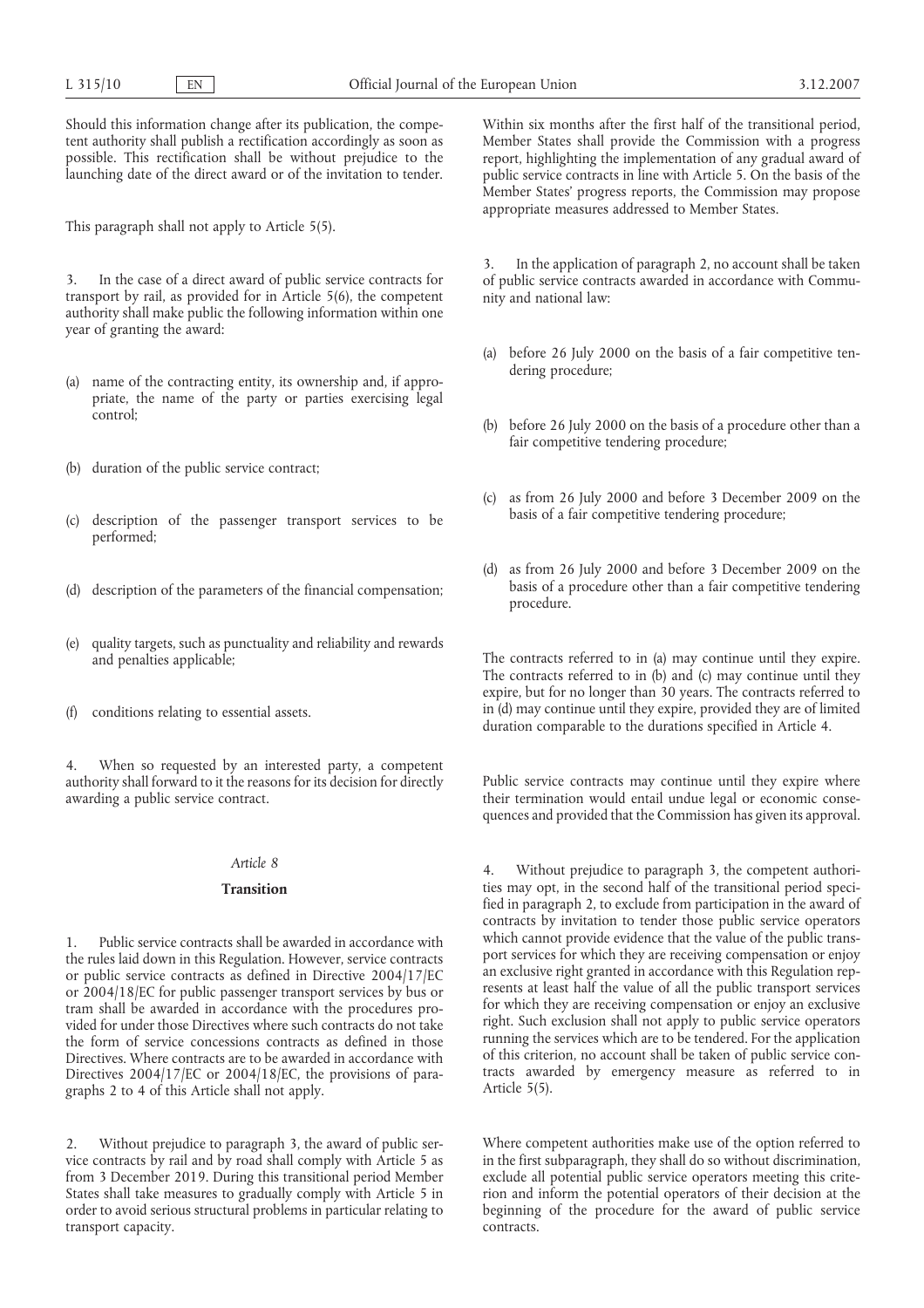The competent authorities concerned shall inform the Commission of their intention to apply this provision at least two months before the publication of the invitation to tender.

#### *Article 9*

### **Compatibility with the Treaty**

1. Public service compensation for the operation of public passenger transport services or for complying with tariff obligations established through general rules paid in accordance with this Regulation shall be compatible with the common market. Such compensation shall be exempt from the prior notification requirement laid down in Article 88(3) of the Treaty.

2. Without prejudice to Articles 73, 86, 87 and 88 of the Treaty, Member States may continue to grant aid for the transport sector pursuant to Article 73 of the Treaty which meets transport coordination needs or which represents reimbursement for the discharge of certain obligations inherent in the concept of a public service, other than those covered by this Regulation, and in particular:

- (a) until the entry into force of common rules on the allocation of infrastructure costs, where aid is granted to undertakings which have to bear expenditure relating to the infrastructure used by them, while other undertakings are not subject to a like burden. In determining the amount of aid thus granted, account shall be taken of the infrastructure costs which competing modes of transport do not have to bear;
- (b) where the purpose of the aid is to promote either research into, or development of, transport systems and technologies which are more economic for the Community in general.

Such aid shall be restricted to the research and development stage and may not cover the commercial exploitation of such transport systems and technologies.

# *Article 10*

# **Repeal**

1. Regulation (EEC) No 1191/69 is hereby repealed. Its provisions shall however continue to apply to freight transport services for a period of three years after the entry into force of this Regulation.

2. Regulation (EEC) No 1107/70 is hereby repealed.

#### *Article 11*

# **Reports**

After the end of the transitional period specified in Article 8(2), the Commission shall present a report on the implementation of this Regulation and on the developments in the provision of public passenger transport in the Community, assessing in particular the development of the quality of public passenger transport services and the effects of direct awards, accompanied, if necessary, by appropriate proposals for the amendment of this Regulation.

### *Article 12*

# **Entry into force**

This Regulation shall enter into force on 3 December 2009.

This Regulation shall be binding in its entirety and directly applicable in all Member States.

Done at Strasbourg, 23 October 2007.

*For the European Parliament The President* H.-G. PÖTTERING

*For the Council The President* M. LOBO ANTUNES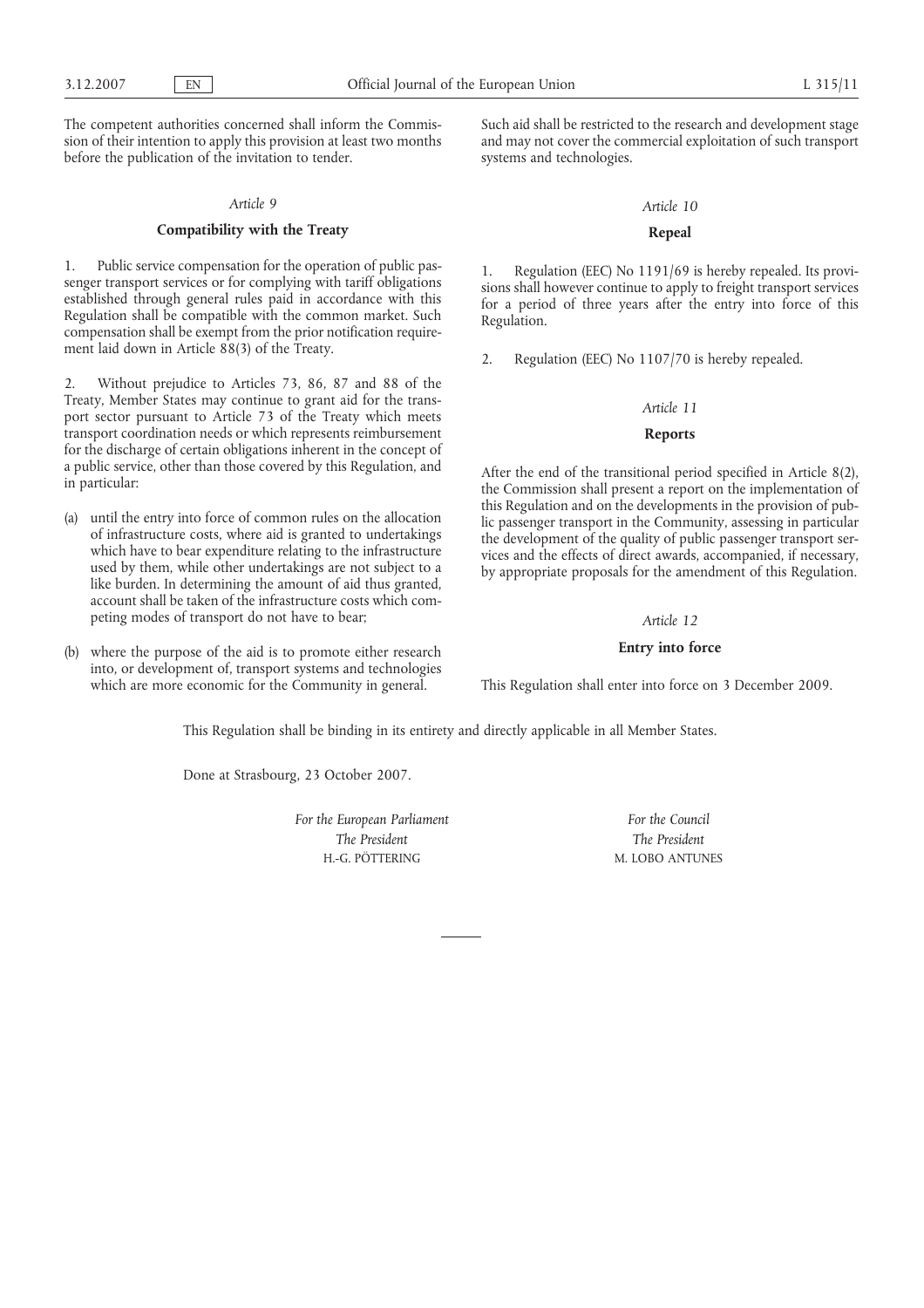# *ANNEX*

#### **Rules applicable to compensation in the cases referred to in Article 6(1)**

- 1. The compensation connected with public service contracts awarded directly in accordance with Article 5(2), (4), (5) or (6) or with a general rule must be calculated in accordance with the rules laid down in this Annex.
- 2. The compensation may not exceed an amount corresponding to the net financial effect equivalent to the total of the effects, positive or negative, of compliance with the public service obligation on the costs and revenue of the public service operator. The effects shall be assessed by comparing the situation where the public service obligation is met with the situation which would have existed if the obligation had not been met. In order to calculate the net financial effect, the competent authority shall be guided by the following scheme:

costs incurred in relation to a public service obligation or a bundle of public service obligations imposed by the competent authority/authorities, contained in a public service contract and/or in a general rule,

minus any positive financial effects generated within the network operated under the public service obligation(s) in question,

minus receipts from tariff or any other revenue generated while fulfilling the public service obligation(s) in question,

plus a reasonable profit,

equals net financial effect.

- 3. Compliance with the public service obligation may have an impact on possible transport activities of an operator beyond the public service obligation(s) in question. In order to avoid overcompensation or lack of compensation, quantifiable financial effects on the operator's networks concerned shall therefore be taken into account when calculating the net financial effect.
- 4. Costs and revenue must be calculated in accordance with the accounting and tax rules in force.
- 5. In order to increase transparency and avoid cross-subsidies, where a public service operator not only operates compensated services subject to public transport service obligations, but also engages in other activities, the accounts of the said public services must be separated so as to meet at least the following conditions:
	- the operating accounts corresponding to each of these activities must be separate and the proportion of the corresponding assets and the fixed costs must be allocated in accordance with the accounting and tax rules in force,
	- all variable costs, an appropriate contribution to the fixed costs and a reasonable profit connected with any other activity of the public service operator may under no circumstances be charged to the public service in question,
	- the costs of the public service must be balanced by operating revenue and payments from public authorities, without any possibility of transfer of revenue to another sector of the public service operator's activity.
- 6. 'Reasonable profit' must be taken to mean a rate of return on capital that is normal for the sector in a given Member State and that takes account of the risk, or absence of risk, incurred by the public service operator by virtue of public authority intervention.